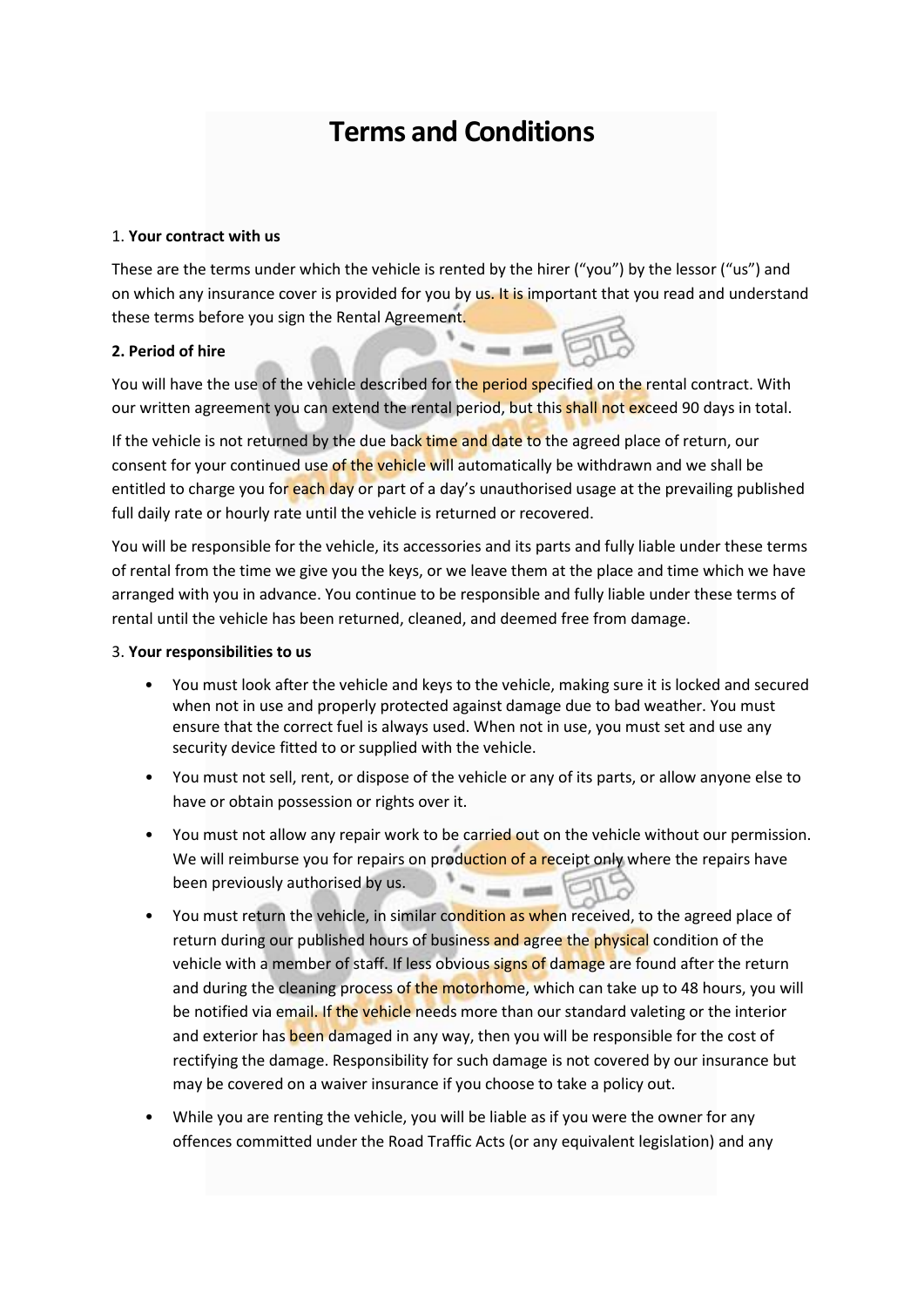other relevant loss in respect of the vehicle and its use during the rental period which results in the imposition of

• Fixed penalties or excess charges. You also agree to us sending you any notices requesting such fines to the address given overleaf and that you will settle all such penalties and charges incurred during the period of rental in a timely manner and so as not to cause us any loss. You agree to indemnify us against any costs, expenses and losses incurred by us because of any such penalties or charges.

## 4. **Our responsibilities to you**

The vehicle will be roadworthy and fit for normal use. If it is not, or it becomes unfit for normal use during the rental you should inform UGo Motorhome Hire by telephone on the numbers provided on the day of collection. If you have followed these terms we will endeavour to repair or replace the vehicle. We will not be liable for damages arising from defects other than defects or mechanical failures attributable to a breach of this warranty or a breach of any duty or law to take reasonable care of the safety of the vehicle. If the vehicle is damaged internally or externally whilst in the hirers possession you must inform us immediately to ensure a fast repair for the next hire. Nothing in these terms and conditions shall be deemed to exclude or restrict our liability for death or personal injury resulting from our negligence or any other liability which cannot be excluded as a matter of law.

## 5. **Booking**

Reservations can be made either in person, via telephone or online using the automated online booking system.

Bookings will only be held when a rental agreement has been completed and the deposit paid.

At the time of booking a non-refundable £250 deposit is payable. This applies to all holiday durations. The deposit will be deducted from the total payable.

Booking confirmation will be sent via email and will have our terms and conditions attached.

Payment for the booking must be cleared in full 42 days prior to the holiday date.

Bookings made within the 42 days period must be paid for in full at the time of booking.

Failure to pay will result in motorhome hire cancellation.

## **6. Driving Licences & Proof of ID**

Any driver must have a minimum of 3 years driving experience and must be between the ages of 25 and 75.

All drivers must submit their driving licence number along with a DVLA share code. The link will be sent to you closer to the date of rental. All endorsements must be declared.

All drivers must be present at the time of collection and produce a photo driving licence and proof of identity in the form of a utility bill or credit card or bank statement dated within the last 3 months.

Licence offences must meet the driver eligibility requirements of the insurance company (a maximum of six points)

Visitors from abroad must produce a valid, unendorsed domestic driving licence or international driving licence as well as a passport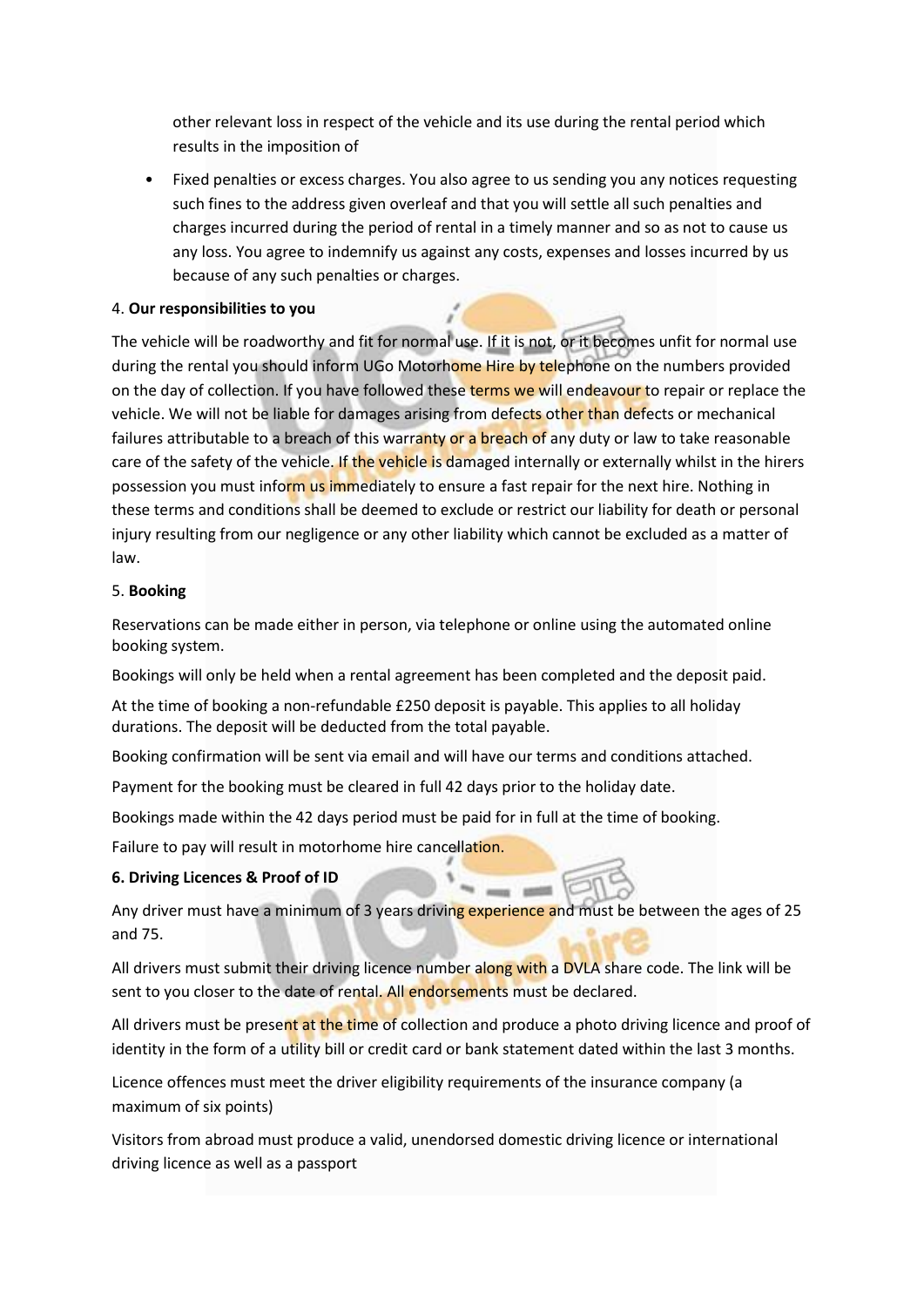Only named drivers who have met the insurance eligibility requirements are permitted to drive the motorhome

#### 7. **Collection & Return of the Motorhome**

Collection of the motorhome is from 10 am and will be arranged in advance subject to availability on the day. Times may vary in peak season. Your time slot will be confirmed prior to your departure date.

Please allow 1 hour for a comprehensive walkaround.

Return of the motorhome must be before 11am unless otherwise arranged.

Failure to return the motorhome before 11am will result in the hirer receiving a surcharge at the rate of £50 per hour.

There is no refund for early return.

The motorhome will have a full tank of fuel on collection and must be returned with a full tank of fuel – charges apply otherwise. The motorhome must be filled at a station within 2 miles of the depot. Fuel station postcodes will be provided.

The hirer will acknowledge delivery of the motorhome and the contents, free from defect and damage and complete unless otherwise specified on the motorhome checklist.

The hirer is advised to check the motorhome thoroughly before leaving the UGo Motorhome Hire premises.

Upon return the motorhome will be checked for damage, cleanliness, fuel levels, any hired options and conditions that will affect the security deposit. Please refer to section 3, bullet point 4.

#### **8. Cancellations and Refunds**

Cancellations must be submitted in writing to hazel@ugohire.co.uk

UGo Motorhome Hire recommend that the hirer take out holiday insurance against unavoidable cancellation.

Refunds will be processed within 5 working days of notification of cancellation.

Cancellations will incur fees and will be calculated on a pro rata basis as defined below. Deposits are none refundable

1. More than six weeks before the start of hire - loss of deposit. The hirer will be offered an alternative date for hire.

2. Four to six weeks before the start of hire  $-30\%$  of hire charge not including deposit.

3. Three to four weeks – 50% of hire charge not including the deposit.

- 4. Two weeks  $-75%$  of the hire charge not including the deposit.
- 4. One week 100% of hire charge not including the deposit.
- 5. A no show will be treated as a cancellation and will be non-refundable.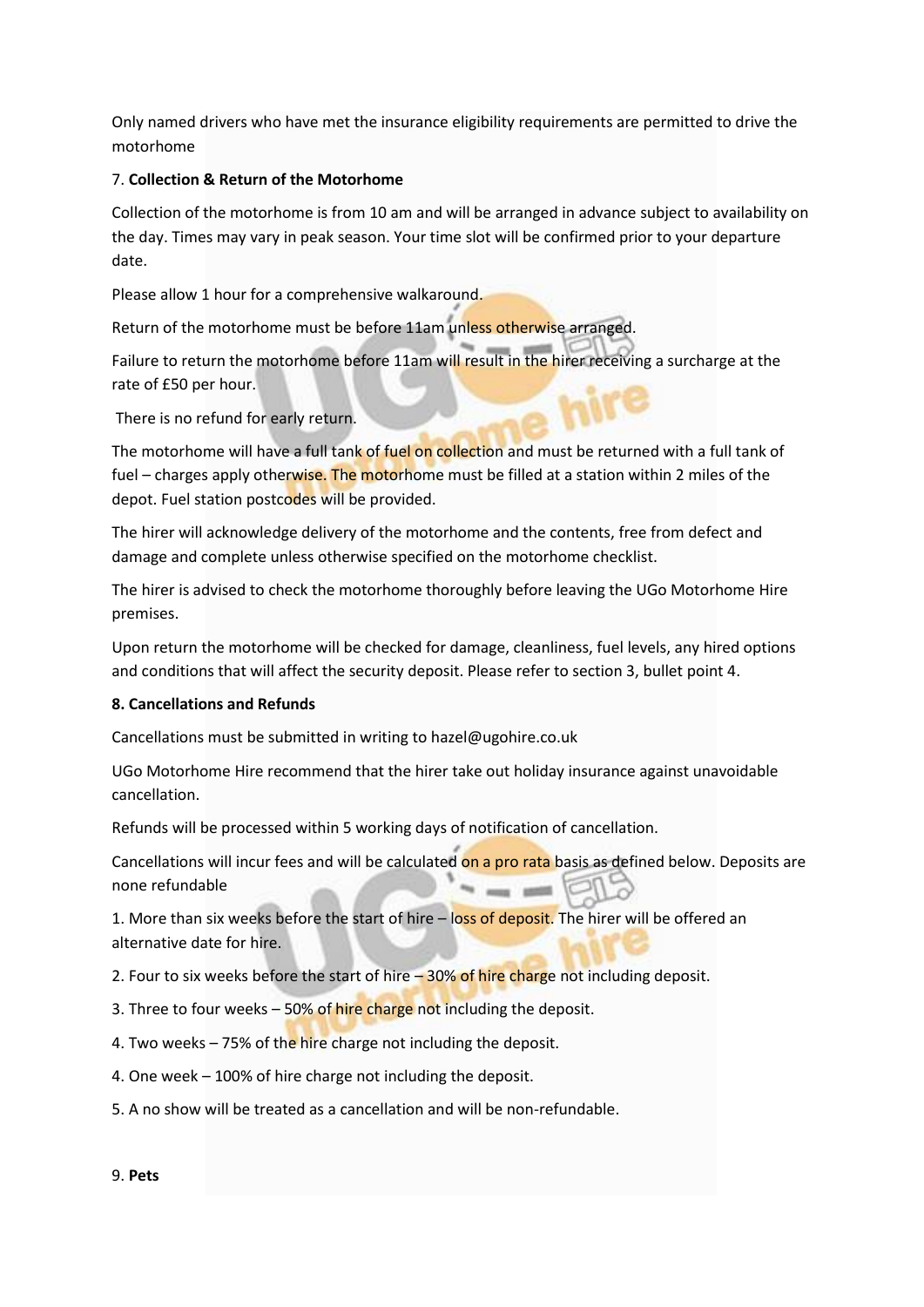UGo Motorhome Hire allow dogs in all the motorhomes, a maximum of 1 medium sized or 2 small dogs. Please ensure that all pets are clean and dry before allowing them into the motorhome. All soft furnishing must be covered. Any damages and extra cleaning from pet odour will be charged for accordingly.

## **10. Smoking**

Smoking, including e-cigs is strictly prohibited in and around all our motorhomes, day tents and under awnings.

Smoking in the motorhome, day tent and under awnings will result in a £300 charge.

# **11. Personal property**

We will not be liable for loss or damage to property left in the vehicle either during the period of hire or there- after. Such property is entirely at your own risk. The vehicle will be inspected on return and any property found will be available for you to collect for a period of 4 weeks. Any unclaimed property may be disposed by us after that time. Vehicles left in our carpark whilst using the hire vehicle are left at the owner's risk.

# **12. Fuel, Gas & Water**

Fuel is at the hirers expense. The motorhome will be provided with a full tank of fuel when it is collected. The Motorhome must be returned with a full tank of fuel.

A full gas cylinder will be provided with the motorhome (not including the Auto-Trail Expedition 66, this campervan has an onboard tank and must be filled by the hirer) If gas needs replenishing during the rental period, the hirer is responsible for the cost of buying further bottles and must return with the same amount of cylinders provided.

The hirer is responsible for checking oil and water levels daily in the engine and other necessary motorhome components, such as checking tyre pressure. This will all be checked by UGo Motorhome Hire prior to departure.

The hirer must ensure that the correct fuel is used, incorrect fuelling will be charged to the hirer.

Water in the motorhome must be kept at a minimum of  $\frac{1}{4}$  tank to reduce the risk of airlock in the water system. The motorhome must not ne returned with and empty freshwater tank.

All waste tanks including the toilet canister must be emptied.

# **13. Conditions of use**

The vehicle must not be used or driven

- by any person other than named as a driver or authorised by us in writing and holding a full valid current driving licence.
- for the carriage of passengers for hire or reward.
- for any unlawful purpose or in any way which breaks the Highway Code, road traffic laws or any other laws.
- for racing, pace making, reliability trials, speed testing or driving tuition.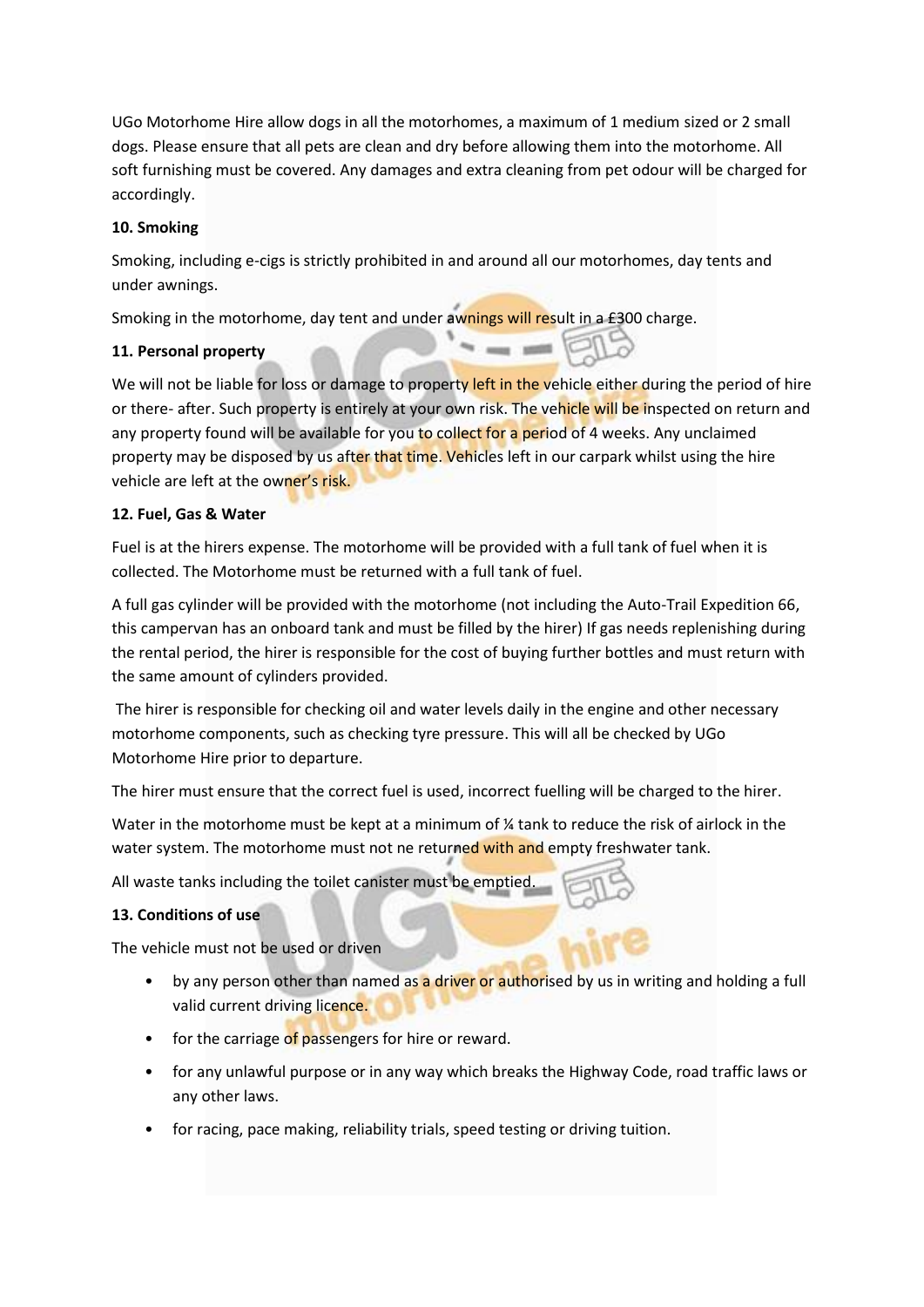- to carry several passengers and/or baggage which would cause the vehicle to be overloaded.
- without our prior written consent outside England, Scotland, and Wales.
- while in an unroadworthy condition or while failing to comply with any statutory provision.
- for carrying corrosive, radioactive, inflammable, explosive or other harmful substances.
- for carrying anything which due to its smell or condition will harm the vehicle or prevents us from hiring the vehicle again immediately.

If you do not follow these terms you will have to reimburse any charges, damages, and expenses we may incur.

# **14. Charges**

All charges are calculated in accordance with our current tariff and based on your use of the vehicle as specified. Unauthorised usage may incur additional charges as published in our current tariff available at the rental location.

You will pay on demand charges including: -

1. the rental and other ancillary charges calculated in accordance with this agreement.

2. any charge for losses or damage outlined in section 3.

3. our fuelling service charge where the vehicle is returned with less fuel than when the rental began. The refuelling service charge is based on the rates published at our local filling station plus a £25 refill fee.

4. the full cost of repair or replacement for damage or loss including theft including any towing and storage costs, howsoever caused, regardless of fault.

5. a loss of revenue charge whilst the vehicle is being repaired or whilst we secure reimbursement of the vehicle value. Charges for loss of revenue will be calculated at our normal published daily rate from the time the vehicle is incapable of rental until its repair Orin the case of write-off until full payment of the vehicle value is received, subject in each case to a maximum liability of 30 days rental charges. In either case, we will take all reasonable steps to ensure prompt repair or payment.

 $=$   $=$   $\frac{1}{2}$ 

6. any delivery and collection charges.

7. Value Added Tax and all other taxes on any of the charges listed above as appropriate.

8. interest, which shall accrue daily at the rate of 4% per annum above the base lending rate of Barclays Bank plc from time to time on any sum that is not paid when due.

9. Speeding: If the driver of the motorhome is found to be speeding UGo Motorhome Hire will charge £25 each time the motorhome is driven over the legal speed limit.

If you have requested that some other person or company should be responsible for the charges you will nevertheless remain liable for payment of these charges.

## **15. Insurance**

Our Motorhomes have comprehensive insurance on the UK mainland and Europe for the named drivers listed on the hire agreement for the period of the rental. The insurance will cover the hirer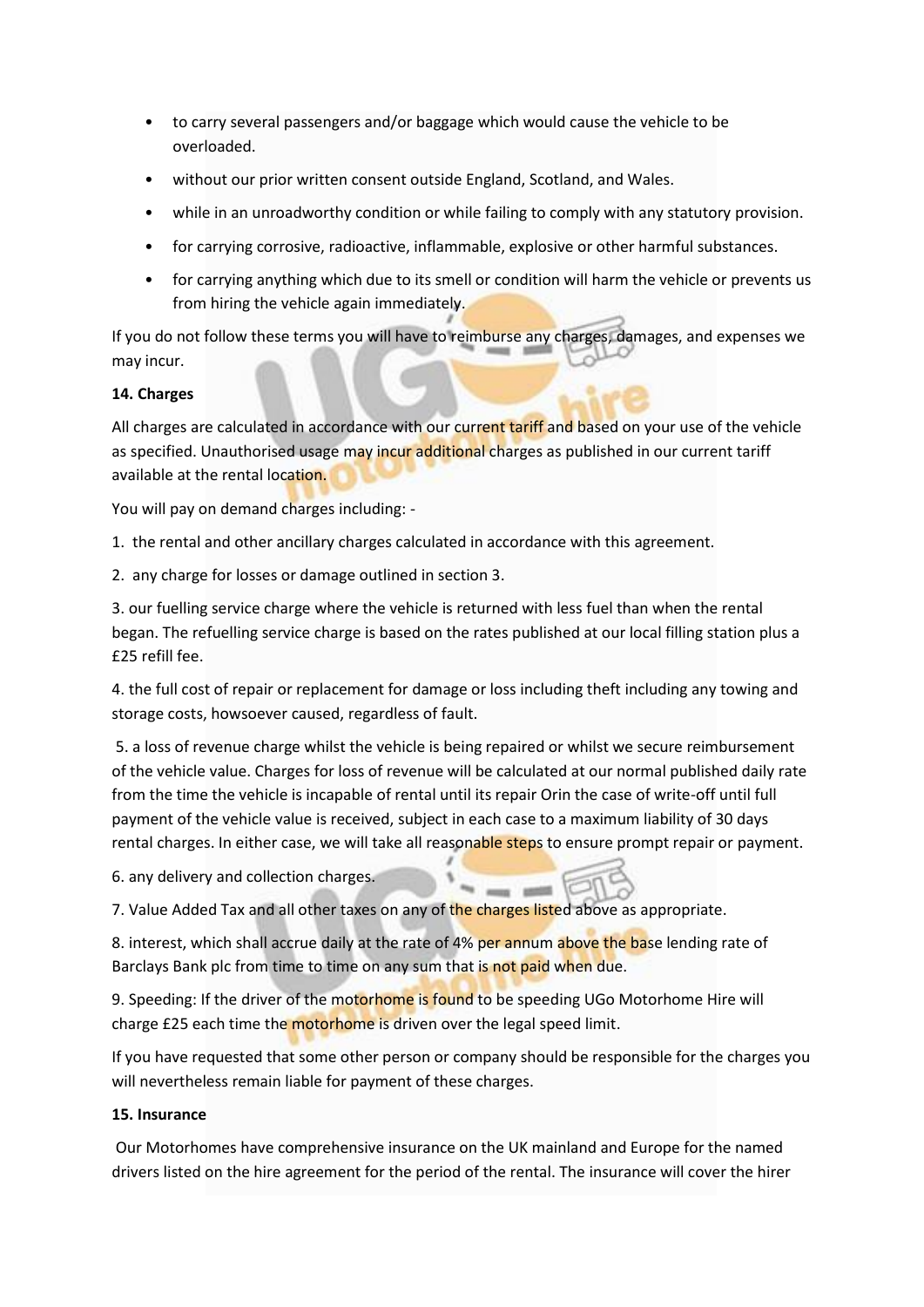for road traffic collision where a third party is involved. The insurance does not cover any damage to the interior or exterior where damage has been caused by collision where a third party is not involved, or negligence or damage has occurred whilst the motorhome is unattended. Please note this insurance does not cover your personal property and you are advised to arrange holiday insurance.

Damage caused to tyres/wheels, wing mirrors, glass, underside panels including taps, pipes and exhausts, side panels, rear panels including windows and cab of the vehicle or overhead damage (defined as over 6feet/1.85metres) or the filling up with the wrong type of fuel will be the hirers' responsibility and is not covered by our insurance. This includes branch damage from trees and bushes, damage underneath from driving over rough or uneven ground, kerb damage and damage to wheels, skirts, and arches.

You should also note that:

1. the insurance cover may end if you do not return the vehicle to the agreed place at the agreed time.

2. the insurance cover may be cancelled if you have given any false information.

3. only drivers we have first approved are covered by the insurance.

Full details of cover are available at the rental location.

#### **16. Security Deposit**

A minimum-security deposit payment of £1500 will be taken on the day of collection. Ugo Motorhome Hire reserves the right to increase the security deposit for certain events such as festivals and such like or where our insurers stipulate. The security deposit is fully refunded providing that no claims are made through the insurance company and that the motor home is returned on time, refuelled and in a clean and undamaged state. You will be liable for any damage or missing items from the hire vehicle. In the event of an insurance claim the £1500 deposit will cover the full insurance excess.

In the case of damage due to negligence Orin the case of damage to the interior, the full cost of rectification will be charged directly to the customer.

UGo Motorhome Hire reserves the right to withhold all or part of the deposit to pay for any repairs, until such a time that the repairs may be completed. If the repair costs are beyond the deposit paid, UGo Motorhome Hire will seek to recover the excess from the hirer. Once the motorhome has been cleaned, thoroughly inspected and we are happy that the motorhome has been returned in the same condition it was released to the hirer the deposit will be refunded in full. A condition report will be supplied on the collection day.

Motorhomes must be returned internally clean, undamaged, all equipment tools and accessories as when received and returned on time. Please do not clean the outside of the motorhomes.

If charges, including damage repair and replacement exceed the level of security deposit paid, you will be charged any additional sum to cover this excess and that some will be due immediately at the end of the hire. An admin fee of 5% of value will also be applied on all charges.

The following charges may be deducted from the security deposit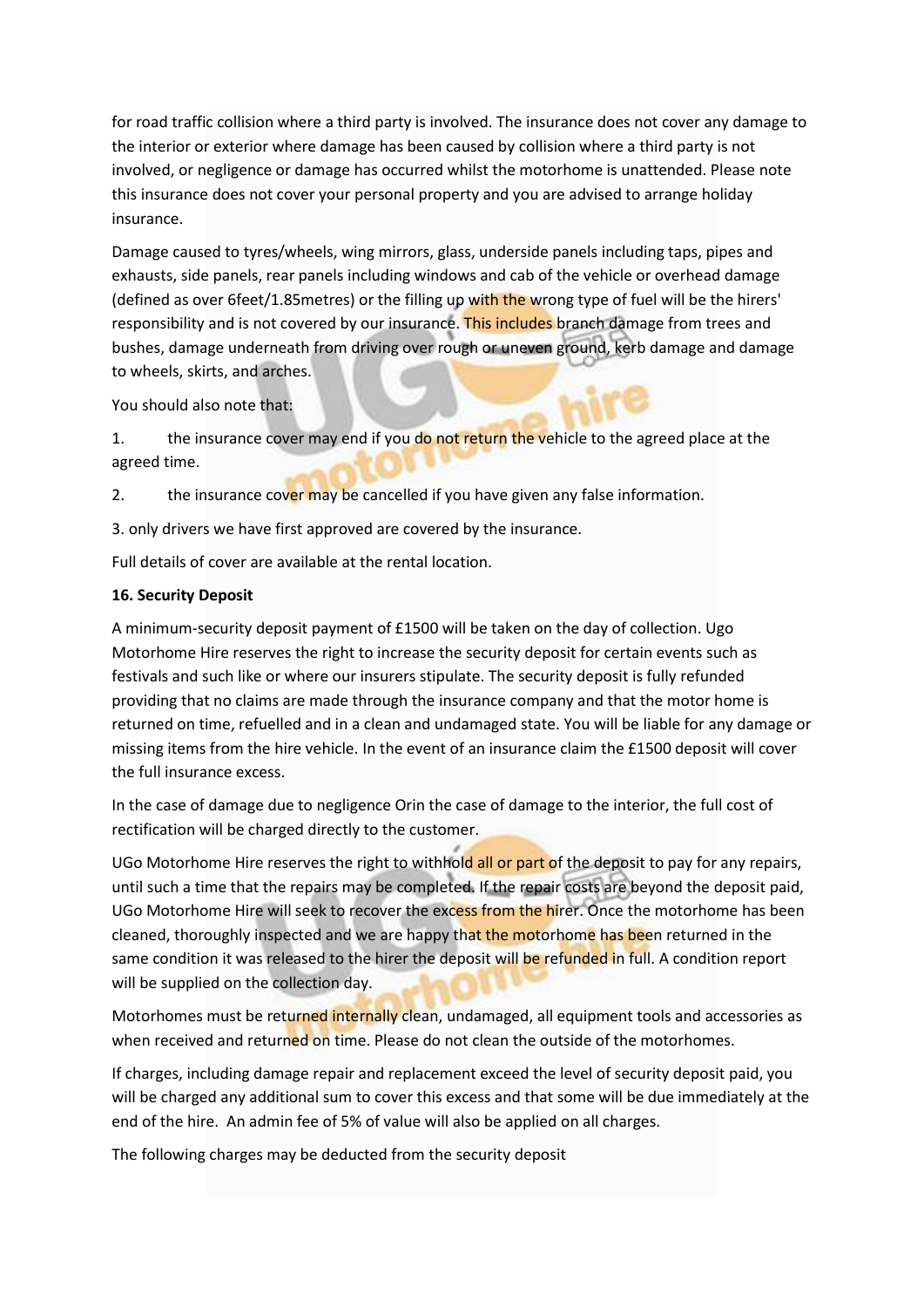1. Toilet cassette and housing not emptied and cleaned: £75

2. Cooker hob and grill not cleaned: £35

- 3. BBQ not cleaned: £20
- 4. Smoking in motorhome: £300

5. Damage to any mattress will be priced as per manufacturers cost to replace or where possible professional cleaning.

6. Microwave damage up to £300 dependant on damage

7. LCD TV damage £300

8. Kitchen clean including fridge, cupboards, and drawers £35. Damage to fridge will be priced as per manufacturers cost to replace parts

9. Damage of wheels and tyres will be priced as per manufacturers cost to replace

10. Tents, awnings, tables, chairs not packed away in a dry condition - full replacement charge

11. Windscreen and all other window damage – cost of replacement

12. Any items or equipment damaged beyond economical repair will be charged at the full replacement rate

13. Loss of keys will be priced as per manufacturers cost to replace

#### **17. What to do in the event of loss or damage to the vehicle**

In the event of theft of the vehicle or any of its parts or accessories, or if the vehicle is damaged by a criminal act or in an accident in which someone is injured, you must immediately contact the local police and report the incident. You must also call the UGo Motorhome Hire to report the incident and complete the accident report form provided. You should also report any damage done by any non-criminal act to UGo. The vehicle must not be used if it is rendered unroadworthy.

You should always:

- record the police crime number and the reporting officer's name.
- collect the names and addresses of any witnesses to the incident.
- avoid admitting liability or saying anything which may implicate yourself.
- send to the rental location all papers and documents received relating to the incident.
- fill in our accident report.

at all times co-operate fully with us and the insurers, including where any legal action is taken.

Any money you may receive in respect of loss or damage to the vehicle must be immediately forwarded to us and at no time should be spent by you. You will hold any such money in trust for us.

#### **Breakdowns and Accidents**

The vehicles are covered by European Breakdown cover.

In the event of a breakdown UGo Motorhome Hire should be contacted immediately.